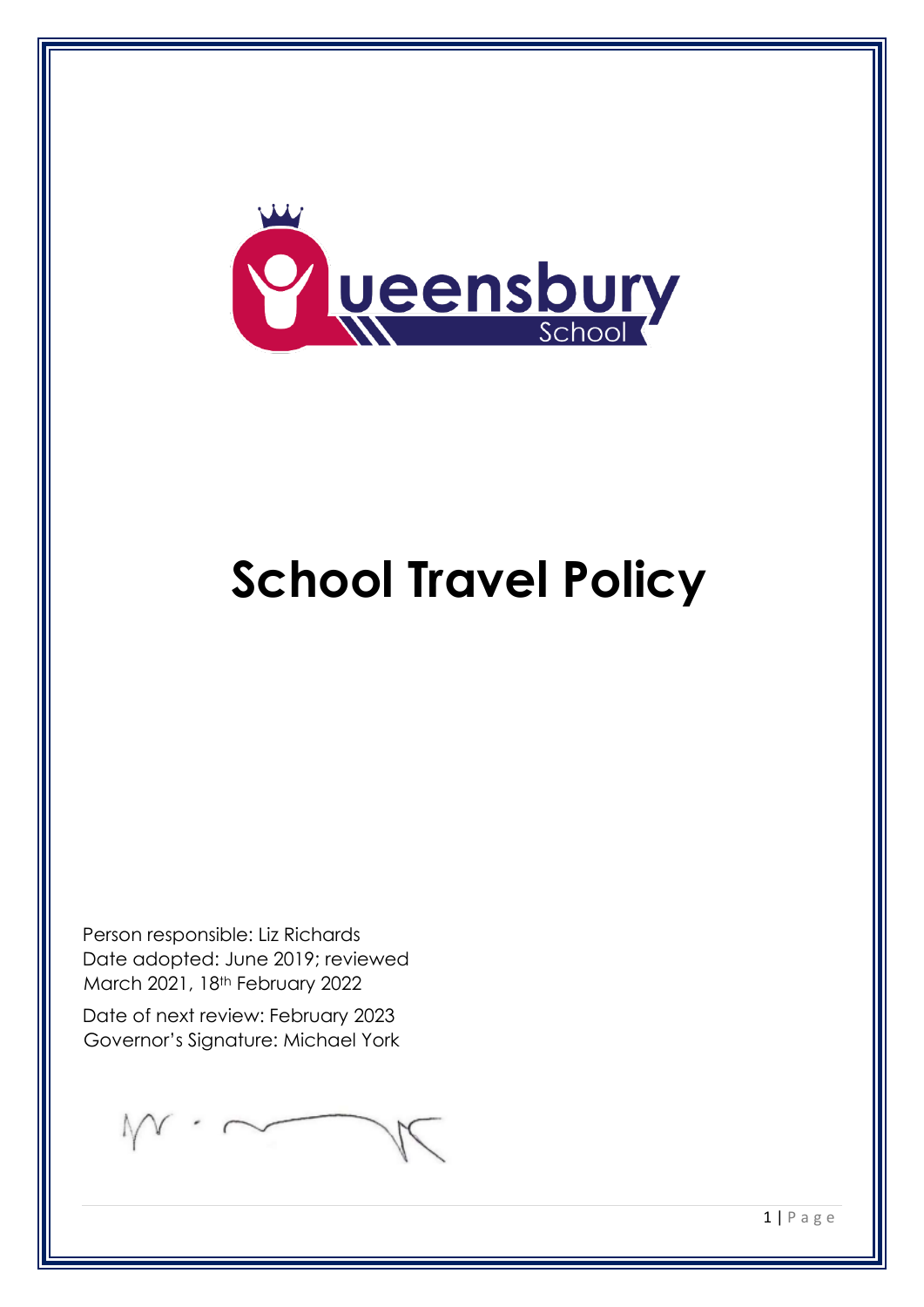# **Overall**

We actively encourage our students and staff to walk, scoot or cycle to school as they:

- Keep us fit and healthy.
- Help our students develop road safety skills, which will keep them safe as they travel further afield and more independently.
- Help keep our local air clean, and our streets free from congestion.
- Are life skills that everyone should be able to benefit from.

### What we do

- We use Modeshift STARS Part of the National School Travel Awards, to update and monitor our School Travel Plan. Last year we completed Bronze Level. This year we are working towards our Silver.
- We have recently been selected for a SRTS scheme Safer Routes to School. This funding will be used to improve the safety for our students, parents/carers and staff. Subject to consultation, we hope to reduce the speed limit around school to 20mph. Introduce double yellow lines and bollards at the entrances to school.
- We promote safe and active travel as much as possible by using our noticeboard, displays, newsletter and website at [www.queensburysch.com](http://www.queensburysch.com/) or Twitter @Queensburysch (Main school) @schQueensbry (Specifically for Travel and Staying Safe in the community)
- We encourage all members of our School community to walk, cycle or travel by public transport for the journey to school. To support this, we currently provide:
	- o Independent Travel Training for students, bespoke to students individual journey needs.
	- o Safe Pedestrian/Road Safety Training, run throughout the whole school curriculum, especially in Life Skills.
	- o Cycle parking
	- o Parent/Carer covered seating area
	- o Scooter parking
	- o Public transport information, applications for Centro Concessionary bus passes can be found in reception along with local bus time tables.

We are currently providing cycle training with Bikeability. This term we will be having bike maintenance and Level 1 courses.

• Local school trips are made by public transport where possible, or on foot if the destination is close by. This encourages the students to put their classroom learning into practice.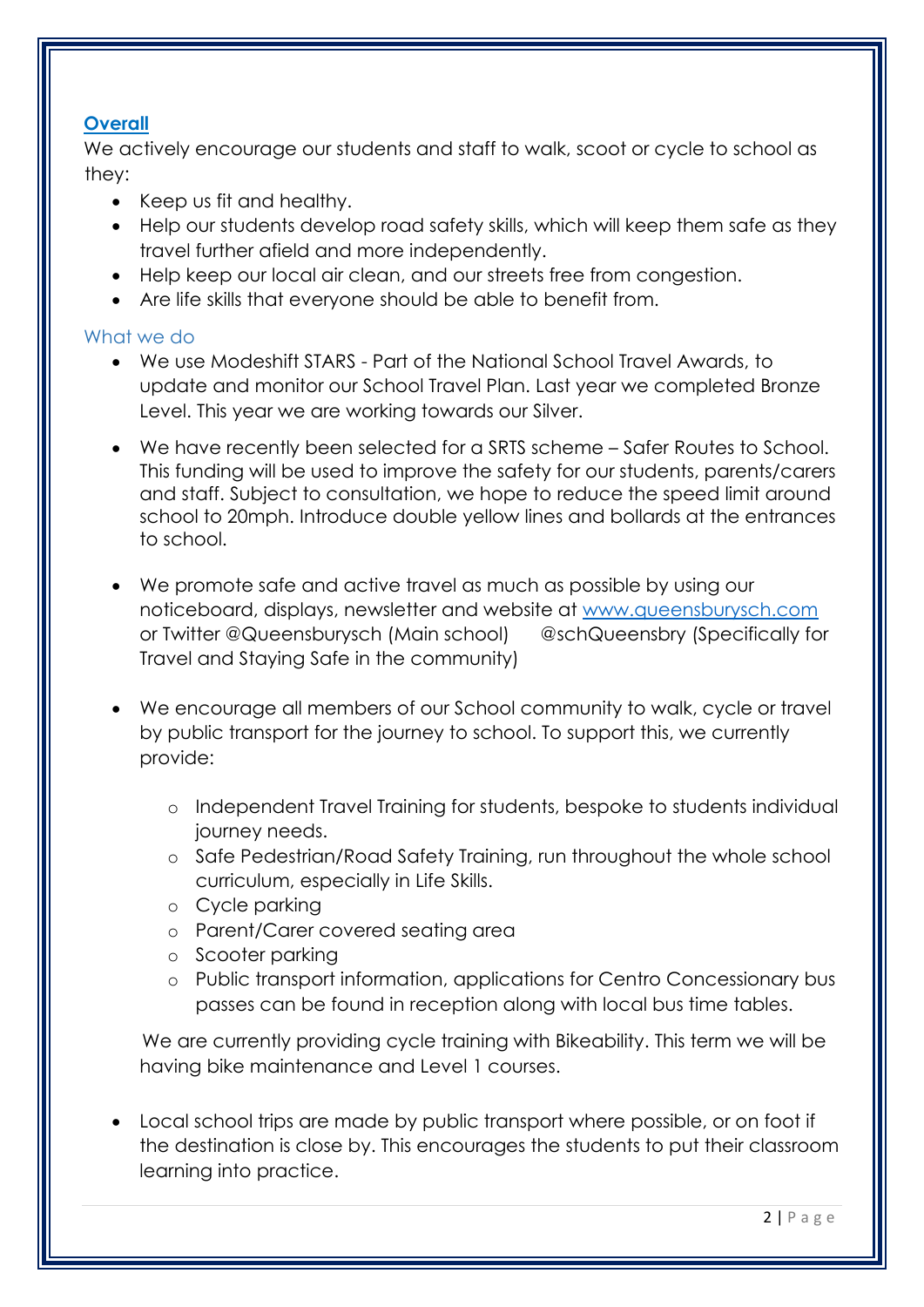• We let all new students and their parents/carers know that we promote healthy and sustainable travel to school before their child starts at our school. This is facilitated during coffee mornings, open events and meetings before their child begins with us.

# Independent Travel Training

Queensbury School's Policy and Aim is to support our students in becoming independent when they leave school or before, depending on their individual needs. School has a very strong Independent Travel Training Programme; we aim to develop independent skills suitable to each and every student in Key Stage 4 and Key Stage 5. We offer a bespoke Independent Travel Training package for those students wishing to travel to and from home to school or college. Our training consists of Individual Risk Assessments and Individual Ability Assessments to ensure the safety of the students, prior to them becoming independent travellers. These skills are vital for many of our students who seek mainstream college placements upon leaving Queensbury.

### What we ask of parents.

- Please encourage your child(ren) to walk, scoot or cycle to school whenever possible
- Ensure your child(ren) walk or ride sensibly and safely on the way to and from school
- Ensure that bicycles and scooters are roadworthy and properly maintained. If in doubt consult a qualified mechanic
- Consider providing your child(ren) with a cycle helmet
- Ensure your child(ren) can be seen by fitting lights to their bike by supplying them with high-visibility clothing
- Make sure your child(ren) has a lock for their bike or scooter and that they know how to use it
- Ensure you have appropriate insurance cover for your child(ren)'s bicycle or scooter as the school is not liable for any loss or damage to cycles or scooters on the premises or being used on the way to or from school
- If you travel by bus, can you get off the bus at least two stops early and walk the last part of the journey?
- Please note that the decision on whether a child is competent to walk, cycle or scoot to school is for the parent(s) or carer(s) to make. The school has no liability for any consequences arising from this decision.

We understand that sometimes there is no alternative to driving to school.

• Where a car must be used we ask parents with students who are safe to, to drive only part of the way, so that some of the journey can be walked or scooted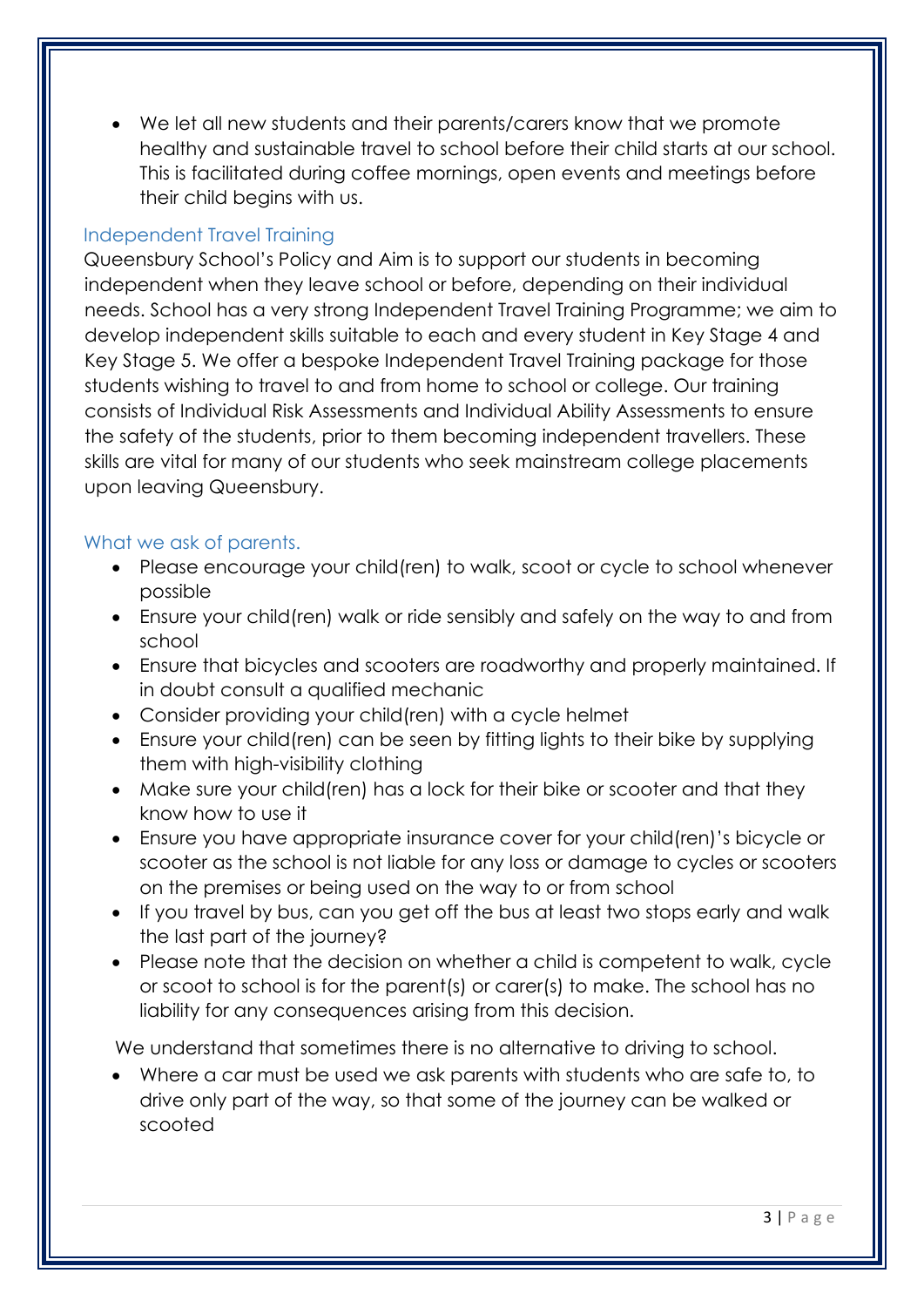



Queensbury School Main Entrance

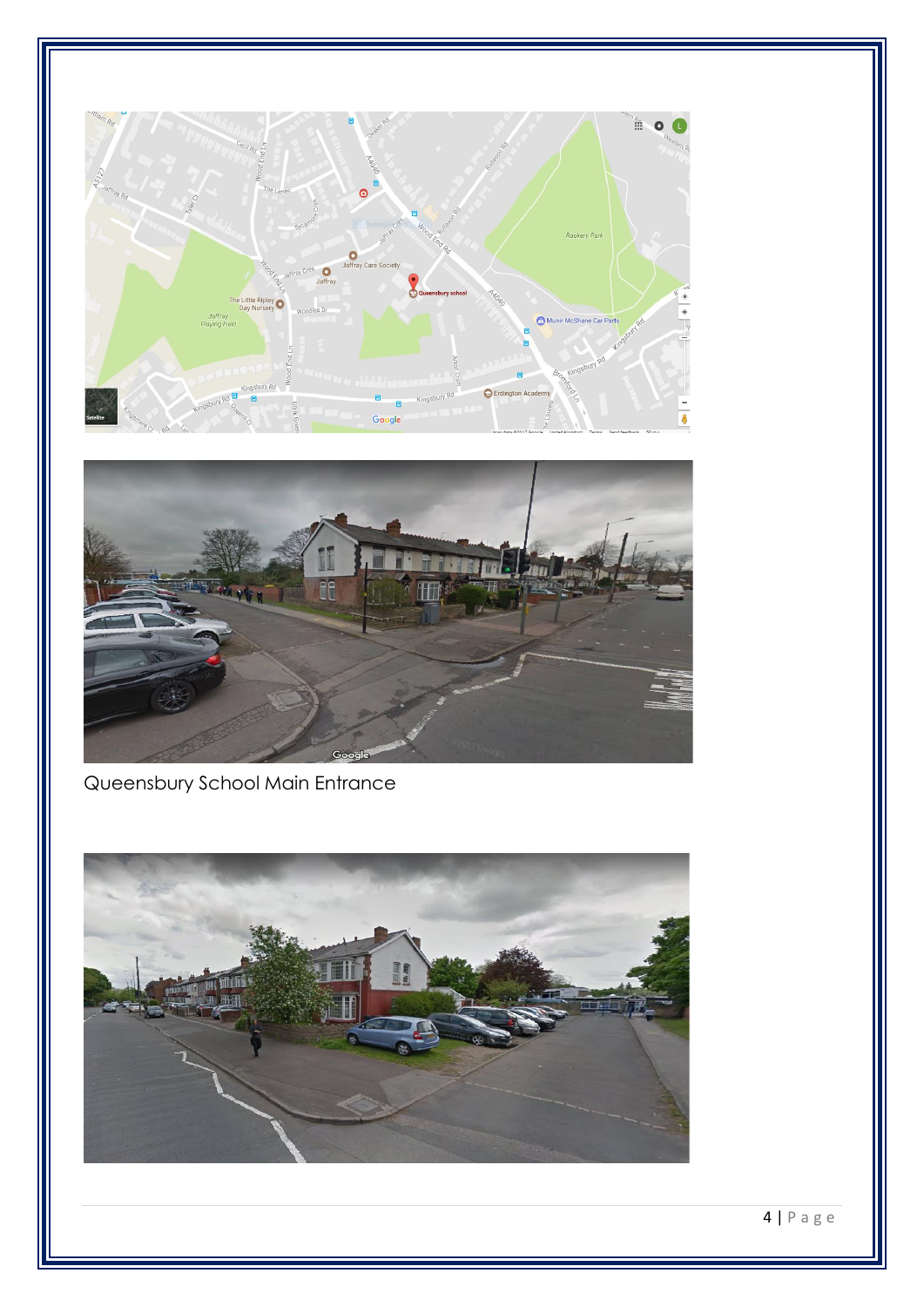- If you do have to drive your child and stop in the near vicinity please do so legally, safely and with respect for our neighbours and local residents. There is **no** parking on the school site.
- **It is not acceptable to park, turn around or wait on our school driveway, on the school zigzags or across residential driveways for any period of time.** At Queensbury, student safety is a high priority with this action plan being part of a package of risk assessments and health and safety across the school. As part of those safety plans we have members of staff at the school gates to ensure the safety of our students.



### Queensbury School Driveway

### What we ask of pupils

- Ask your parents if you can walk, scoot or cycle to school.
- Behave in a way that shows you and the school in the best light whether walking, scooting, cycling or using public transport.
- Ride or walk courteously, sensibly and safely on the way to and from school.
- Push bikes and scooters on school grounds.
- Check that your bike or scooter is roadworthy and properly maintained.
- We strongly advise that you provide your child(ren) with a cycle helmet.
- Make sure you can be seen by using lights in the dark or bad weather and by wearing high-visibility clothing.
- Make sure you have a lock for your bike or scooter and that you use it.